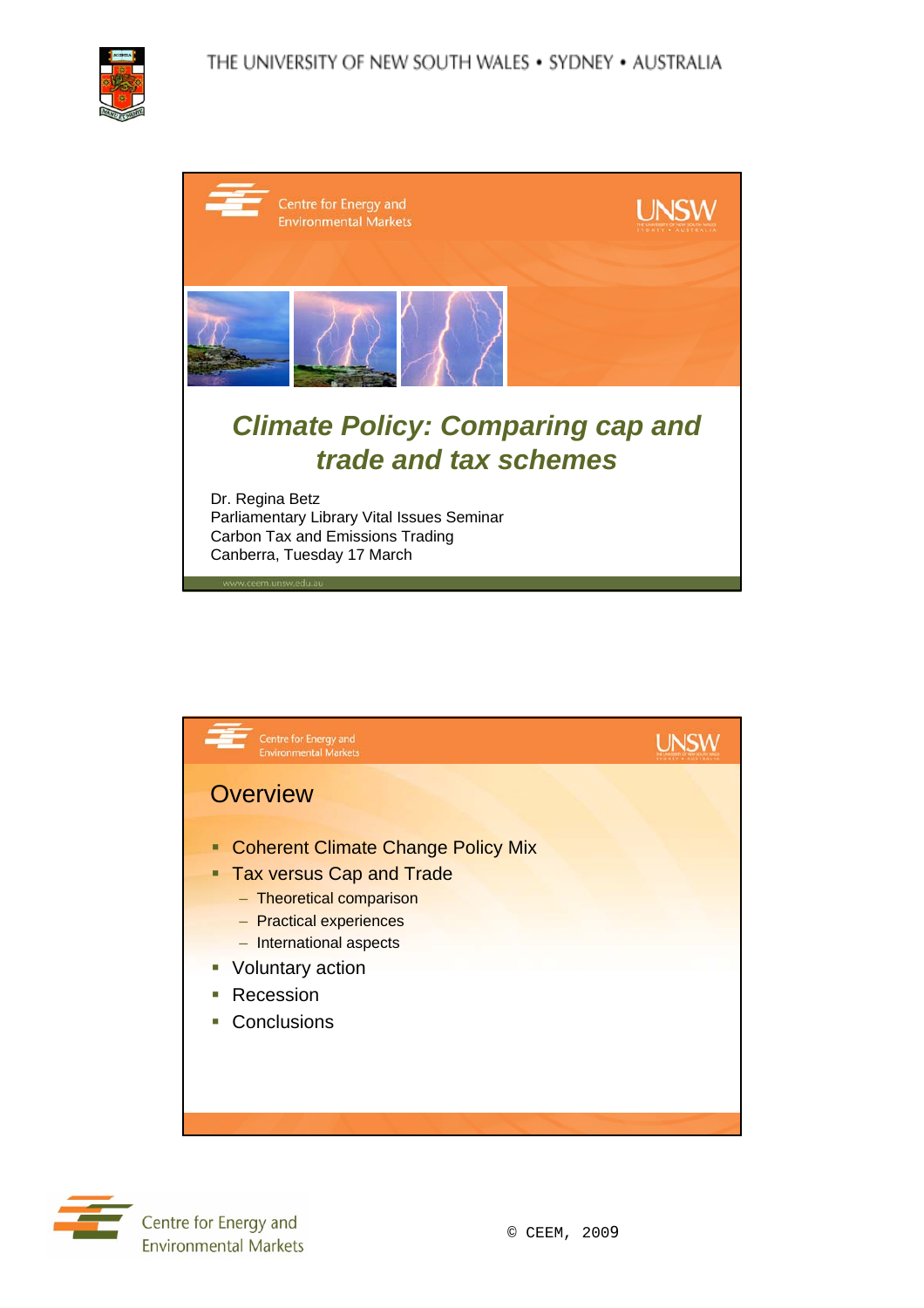



|                                                                             | Centre for Energy and<br><b>Environmental Markets</b>                                                                                   |                                                                                                        |                                                                                                                                                       |  |  |
|-----------------------------------------------------------------------------|-----------------------------------------------------------------------------------------------------------------------------------------|--------------------------------------------------------------------------------------------------------|-------------------------------------------------------------------------------------------------------------------------------------------------------|--|--|
| A coherent and effective policy mix                                         |                                                                                                                                         |                                                                                                        |                                                                                                                                                       |  |  |
| <b>Drivers of</b><br>emissions<br><b>reductions</b>                         | <b>Informational and</b><br>regulatory<br>approaches<br>• Information<br>disclosure<br><b>-Auditing</b><br><b>-Technical Regulation</b> | <b>Economic</b><br>instruments:<br>• Subsidies and taxes<br><b>Environmental</b><br>'designer' Markets | <b>Innovation instruments:</b><br>• Market engagement<br>programmes<br>■ Strategic R&D,<br>demonstration and<br>deployment<br>-Infrastructure program |  |  |
| <b>Behavioural</b><br>changes                                               |                                                                                                                                         |                                                                                                        |                                                                                                                                                       |  |  |
| <b>Substitution</b><br>effects                                              |                                                                                                                                         |                                                                                                        |                                                                                                                                                       |  |  |
| <b>Technical</b><br>innovation                                              |                                                                                                                                         |                                                                                                        |                                                                                                                                                       |  |  |
| $\triangleright$ Different drivers and concerns imply different instruments |                                                                                                                                         |                                                                                                        |                                                                                                                                                       |  |  |
|                                                                             | Source: Adopted from Grubb 2006                                                                                                         |                                                                                                        |                                                                                                                                                       |  |  |

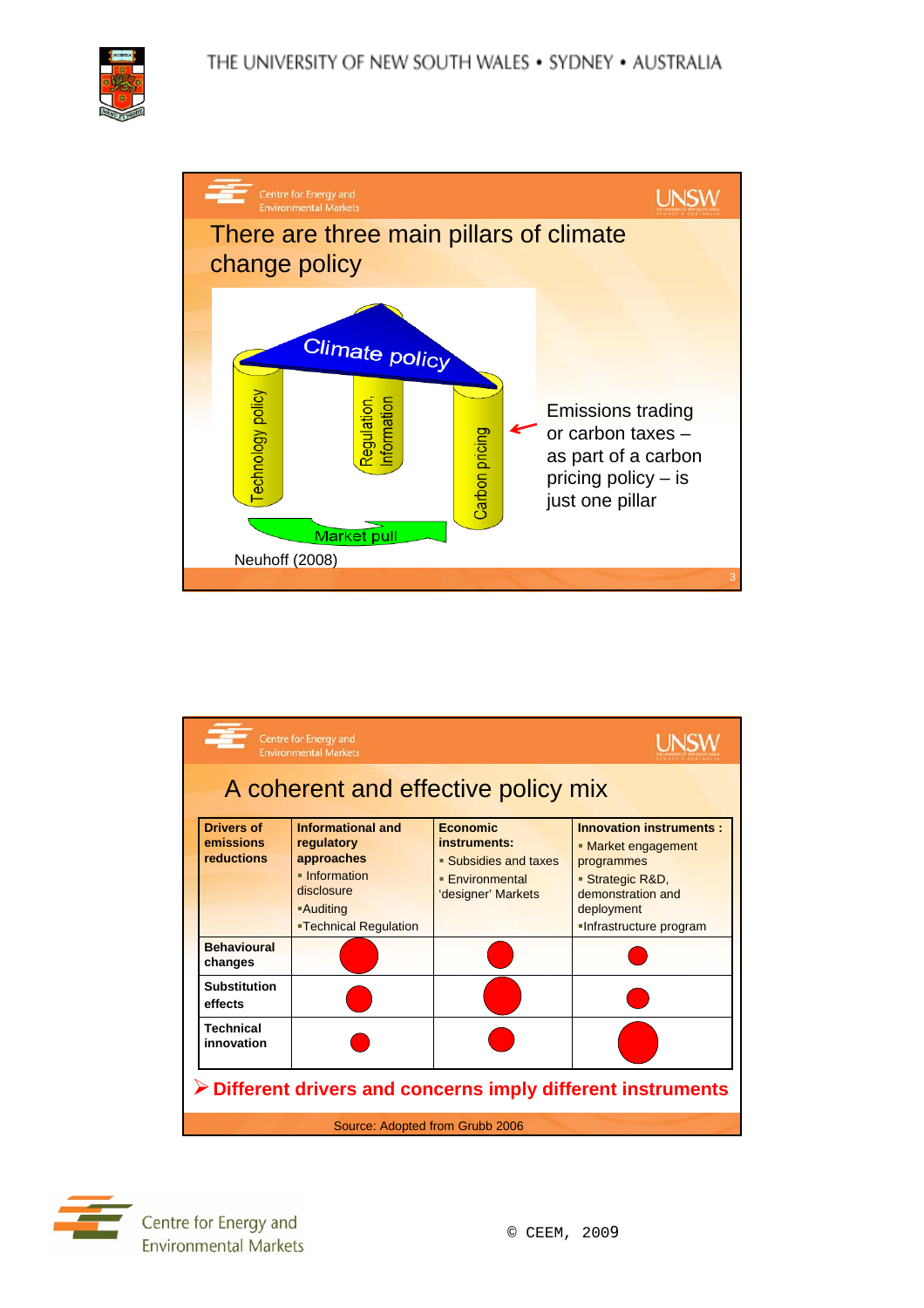





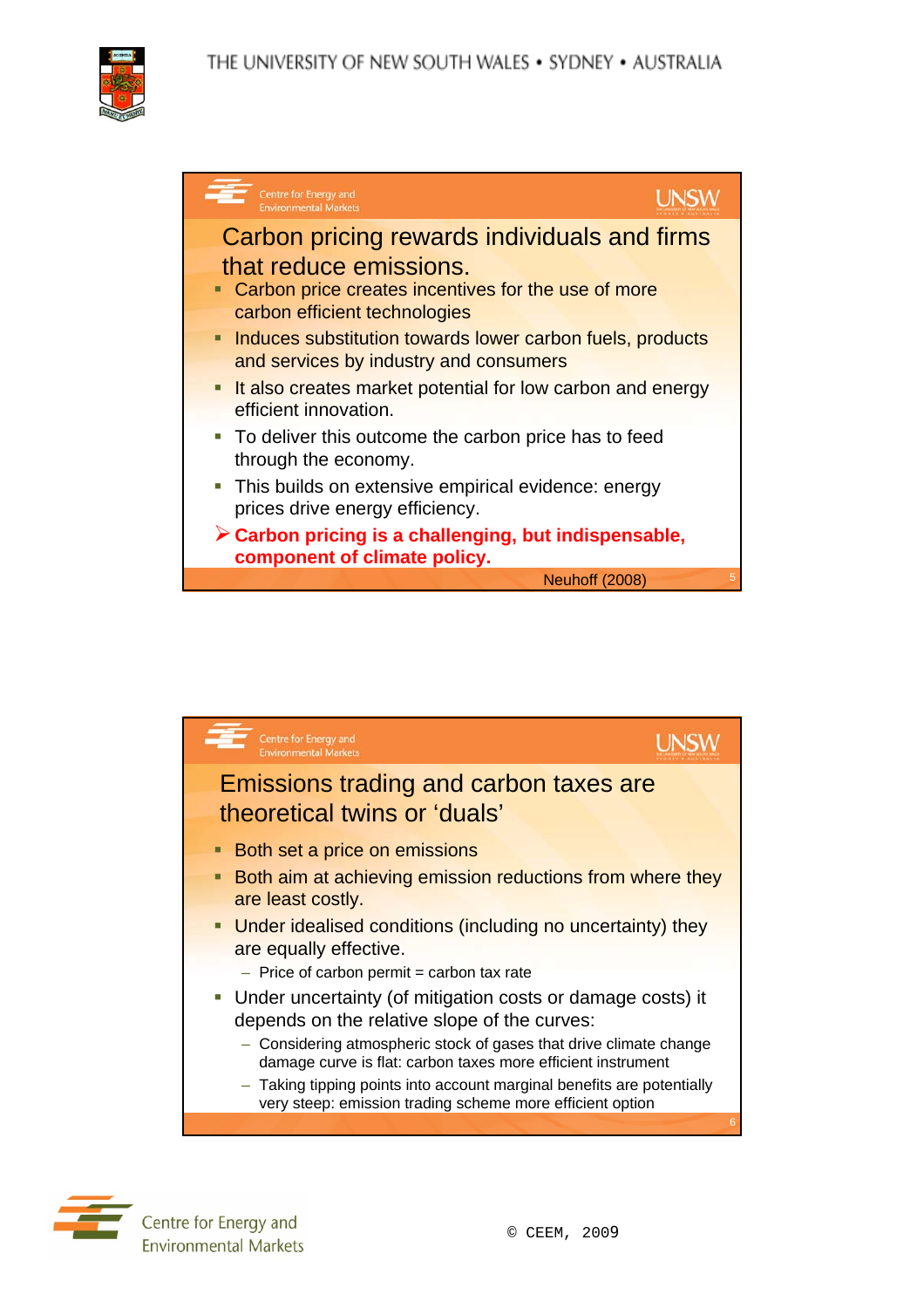





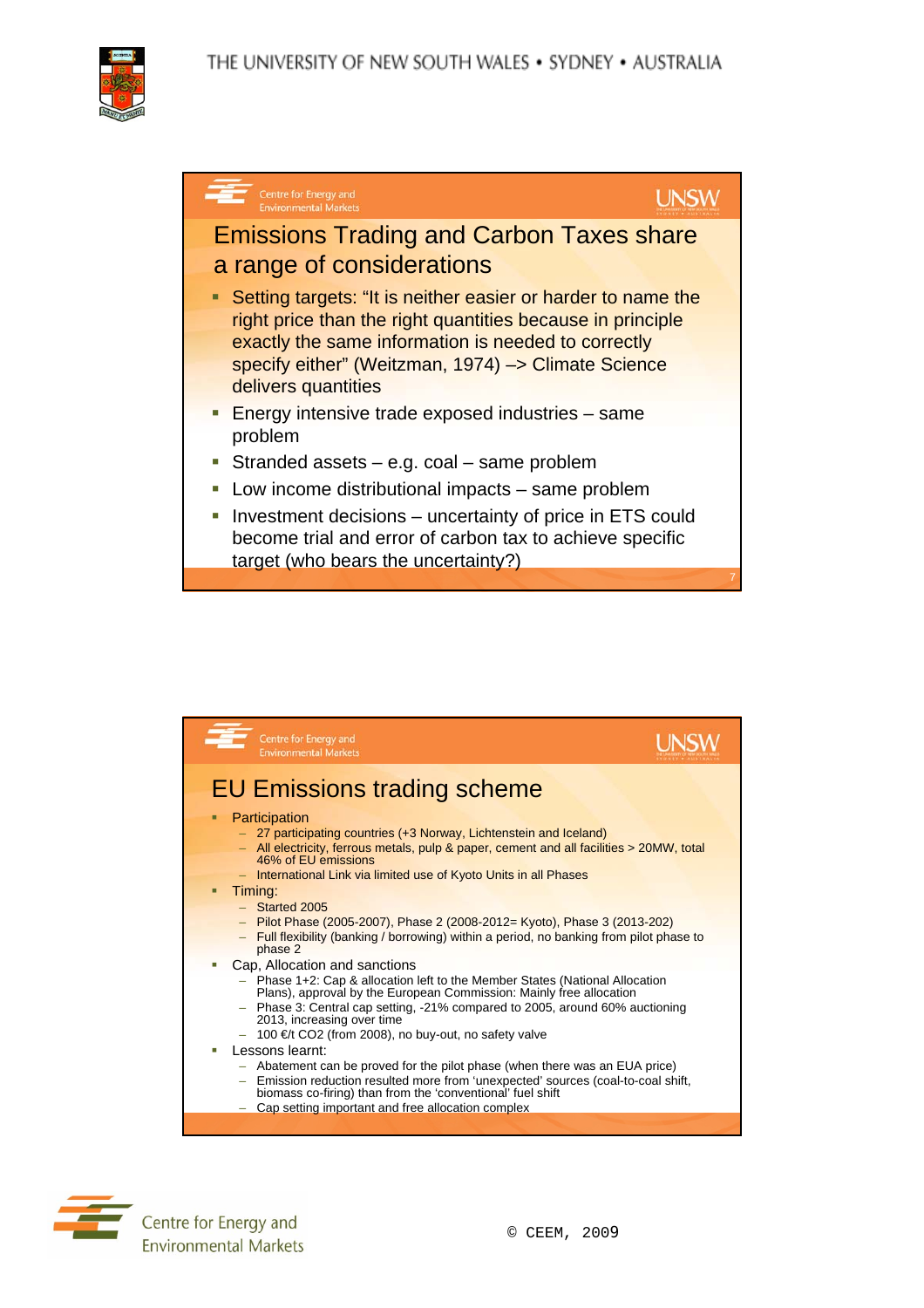THE UNIVERSITY OF NEW SOUTH WALES . SYDNEY . AUSTRALIA



| Centre for Energy and<br><b>Environmental Markets</b>                                                                                                                                                                                                                                                                                                                                                                                                                                                                                                                                                                               |  |
|-------------------------------------------------------------------------------------------------------------------------------------------------------------------------------------------------------------------------------------------------------------------------------------------------------------------------------------------------------------------------------------------------------------------------------------------------------------------------------------------------------------------------------------------------------------------------------------------------------------------------------------|--|
| <b>Environmental taxes</b>                                                                                                                                                                                                                                                                                                                                                                                                                                                                                                                                                                                                          |  |
| Carbon tax in Norway (Bruvoll and Larsen 2004)<br>Introduced in 1991<br>highest carbon tax rate was US\$51 per tonne CO2 in 1999, and the average tax<br>was US\$21 per tonne CO2<br>Despite carbon tax CO2 increased by 19 percent from 1990 to 1999 but GDP<br>growth of 35 percent<br>- Small effect of carbon taxes on emission-reducing components (total 2.3%, on-<br>shore only 1.5%)<br>- Reason: exemption for a broad range of fossil fuel intensive industries (e.g.<br>fishing, agriculture, land-based gas use, metals refining, cement, and several<br>others) principally motivated by concern about competitiveness |  |
| Eco tax in Germany<br>Introduced 1999<br>Apart from reducing energy consumption aim to generate revenue to lower<br>burden on labour costs to increase employment<br>Mineral oil and electricity tax (excludes coal!!)<br>$\overline{\phantom{0}}$<br>Net burden cap for manufacturing industry: Refund of full eco tax if tax burden is<br>1.2 of the savings received through social security payment<br>Administration costs of exemptions can be very high!!                                                                                                                                                                    |  |



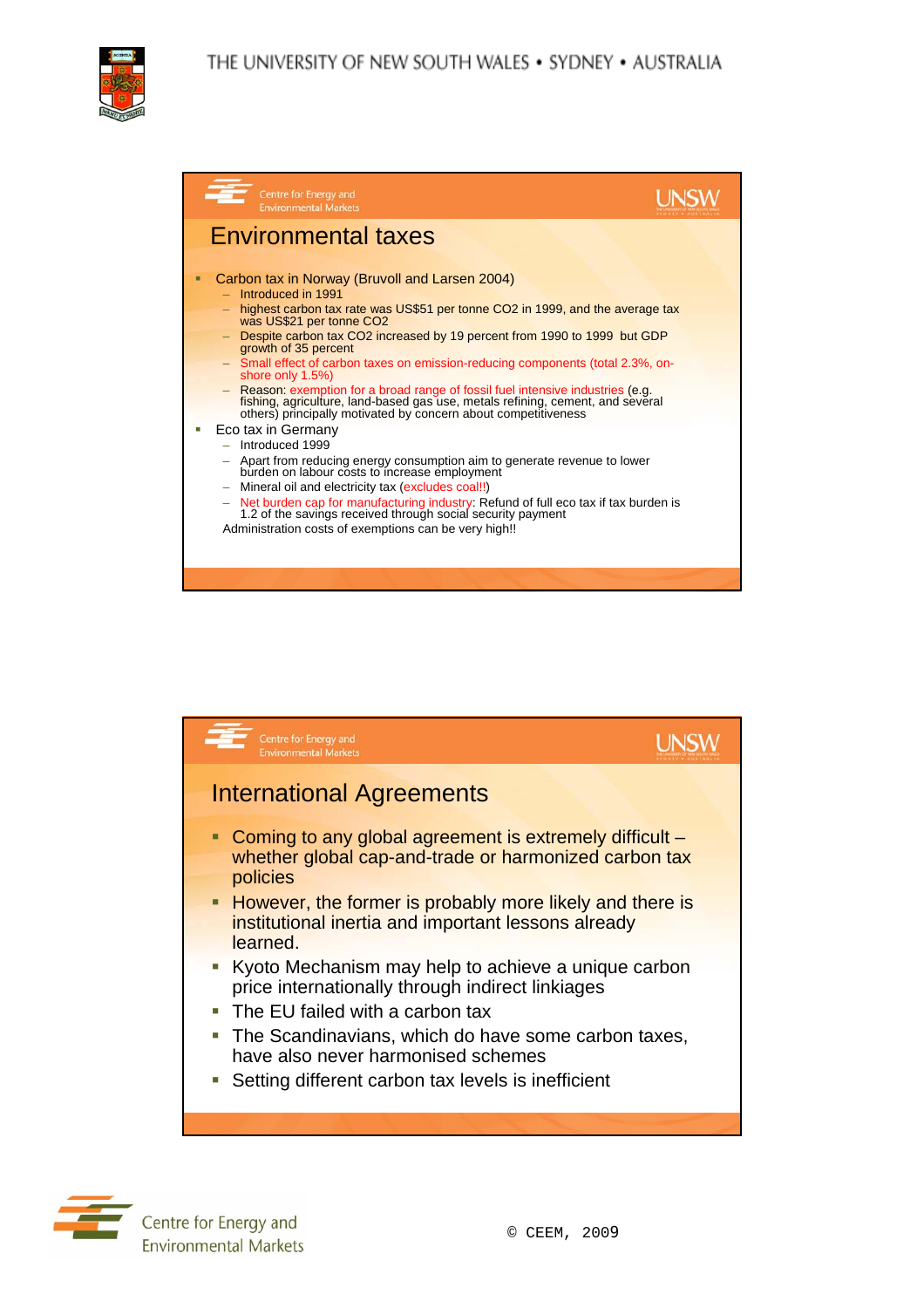THE UNIVERSITY OF NEW SOUTH WALES . SYDNEY . AUSTRALIA







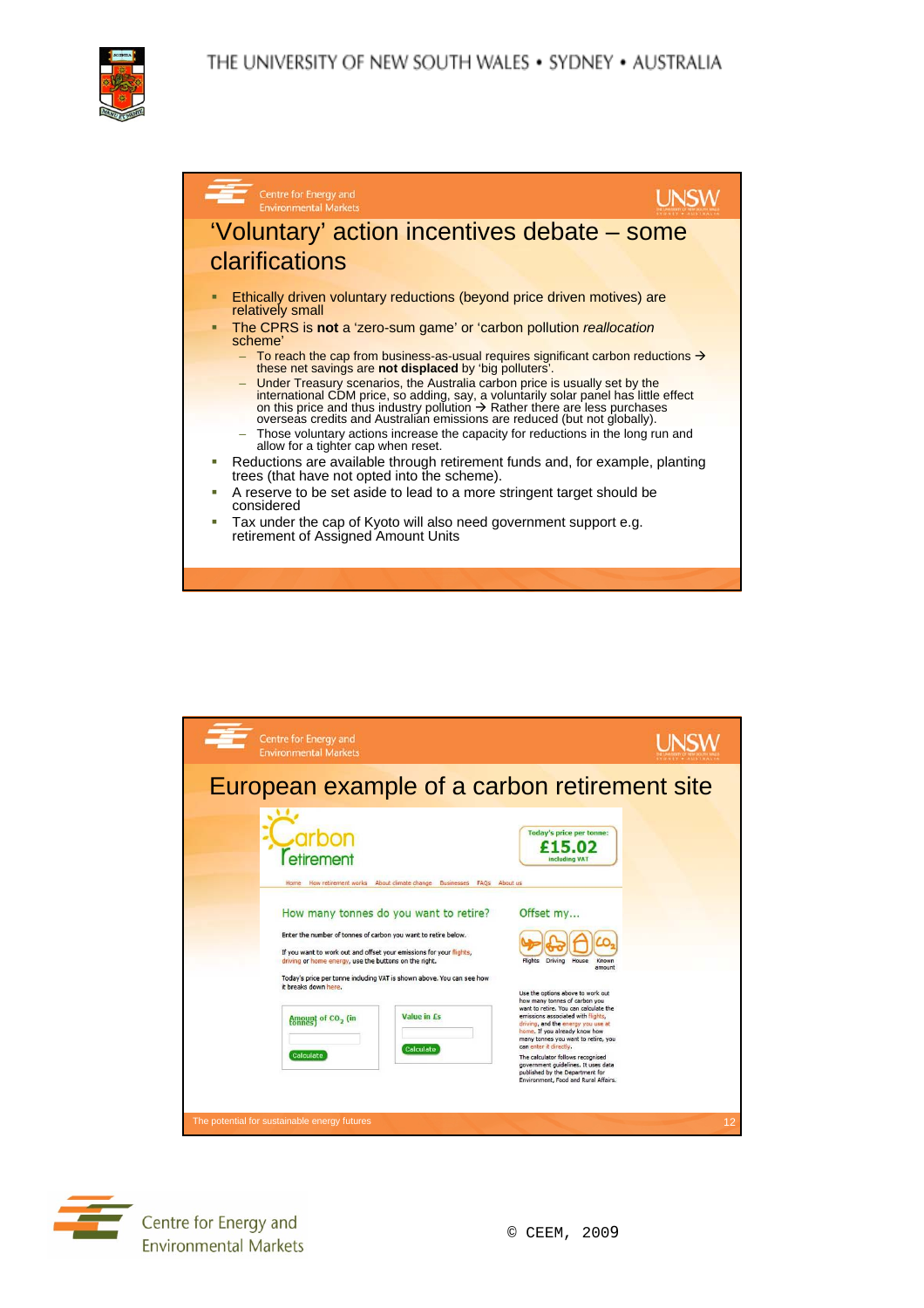